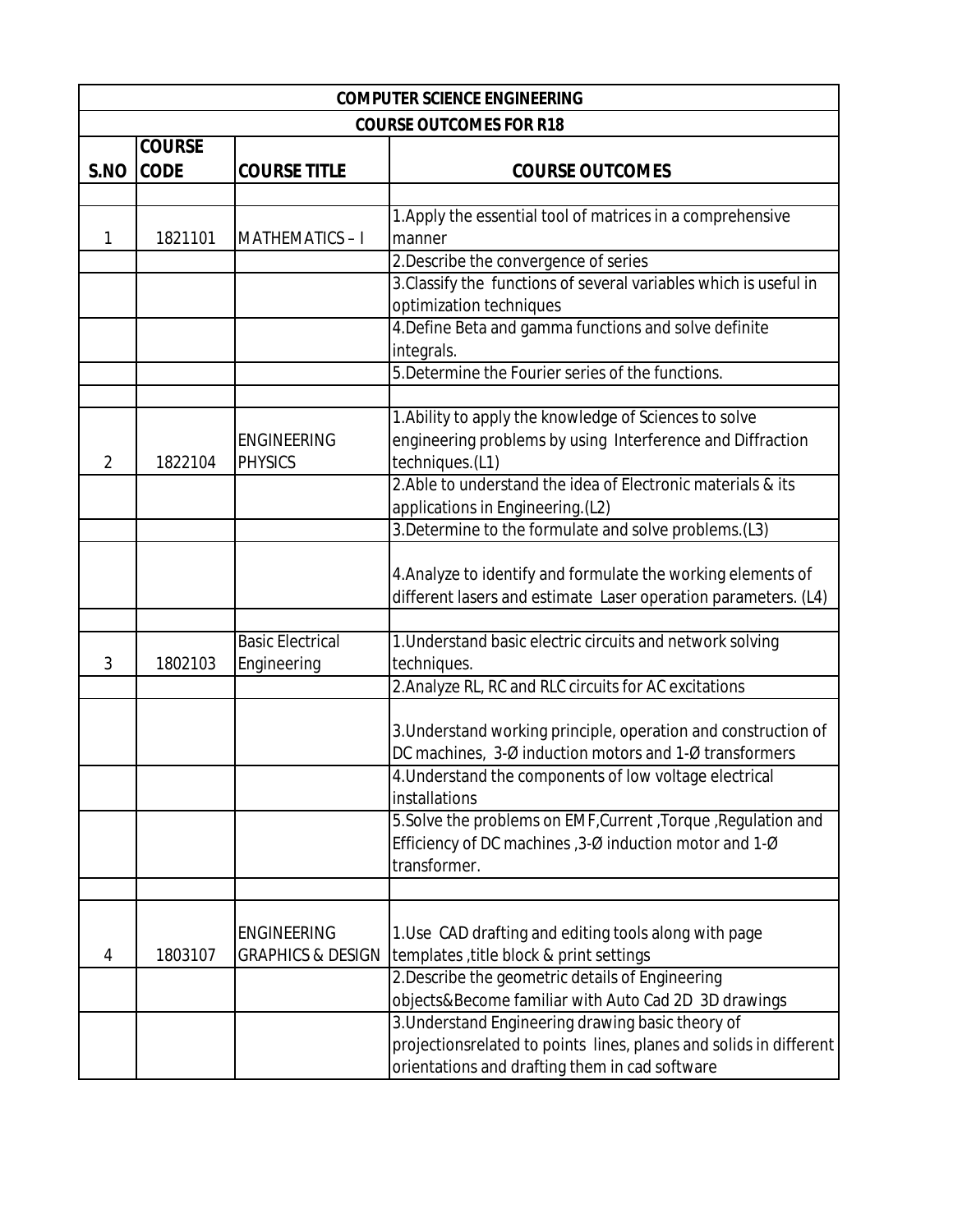|                |         |                                                          | 4. Analyze various sectional views related to Engineering<br>Drawings and Create isometric drawings with 3d tools along<br>with basic theory& procedures in engineering drawing                                                                                                                                                                                        |
|----------------|---------|----------------------------------------------------------|------------------------------------------------------------------------------------------------------------------------------------------------------------------------------------------------------------------------------------------------------------------------------------------------------------------------------------------------------------------------|
|                |         | <b>ENGINEERING</b>                                       | 1. Evaluate of the application of interference, diffraction                                                                                                                                                                                                                                                                                                            |
| 5              | 1822108 | PHYSICS LAB                                              | phenomena along with laser                                                                                                                                                                                                                                                                                                                                             |
|                |         |                                                          | 2. Support the scientific process in the conduct and reporting of                                                                                                                                                                                                                                                                                                      |
|                |         |                                                          | experimental investigations.                                                                                                                                                                                                                                                                                                                                           |
|                |         |                                                          | 3. Formulate the measurement technology, usage of new<br>instruments and real time applications in engineering studies<br>4. Justify the theoretical ideas and concepts covered in lecture<br>by doing hands on in the experiments.<br>5. Develop the characteristics of various materials in a practical<br>manner and gain knowledge about various optical technique |
|                |         |                                                          | methods                                                                                                                                                                                                                                                                                                                                                                |
|                |         |                                                          | 6. Compose experimental data to examine the physical laws.                                                                                                                                                                                                                                                                                                             |
|                |         | <b>Basic Electrical</b>                                  | 1. Understand the Kirchhoff's laws by theoretically and                                                                                                                                                                                                                                                                                                                |
| 6              | 1802109 | <b>Engineering Lab</b>                                   | practically.                                                                                                                                                                                                                                                                                                                                                           |
|                |         |                                                          | 2. Determine the active and reactive power for RL, RC and RLC<br>circuits.                                                                                                                                                                                                                                                                                             |
|                |         |                                                          | 3. Determine equivalent circuit parameters on no-load and its<br>performance on load of a 1- Ø transformer.                                                                                                                                                                                                                                                            |
|                |         |                                                          | 4. Analyze the characteristics of DC shunt motor and 3-Ø<br>Induction motor                                                                                                                                                                                                                                                                                            |
|                |         |                                                          | 5. Identify various parts of DC and AC machines, fuse, MCB &<br>Batteries.                                                                                                                                                                                                                                                                                             |
|                |         |                                                          |                                                                                                                                                                                                                                                                                                                                                                        |
| $\overline{7}$ | 1803110 | WORKSHOP AND<br><b>MANUFACTURING</b><br><b>PRACTICES</b> | 1. Identify different manufacturing processes which are<br>commonly employed in the industry                                                                                                                                                                                                                                                                           |
|                |         |                                                          | 2. Analyze the practical knowledge about fabricate components<br>using different materials with their own hands                                                                                                                                                                                                                                                        |
|                |         |                                                          | 3. Understand the knowledge of the dimensional accuracies and<br>tolerances applicable for different manufacturing processes                                                                                                                                                                                                                                           |
|                |         |                                                          | 4. Experiment various basic House Wiring techniques such as<br>connecting one lamp with one switch, connecting two lamps<br>with one switch, connecting a fluorescent tube, Series wiring                                                                                                                                                                              |
|                |         |                                                          | 1. Solve the first order and higher order linear differential                                                                                                                                                                                                                                                                                                          |
| 8              | 1821201 | MATHEMATICS-II                                           | equations with constant coefficients.(L3)                                                                                                                                                                                                                                                                                                                              |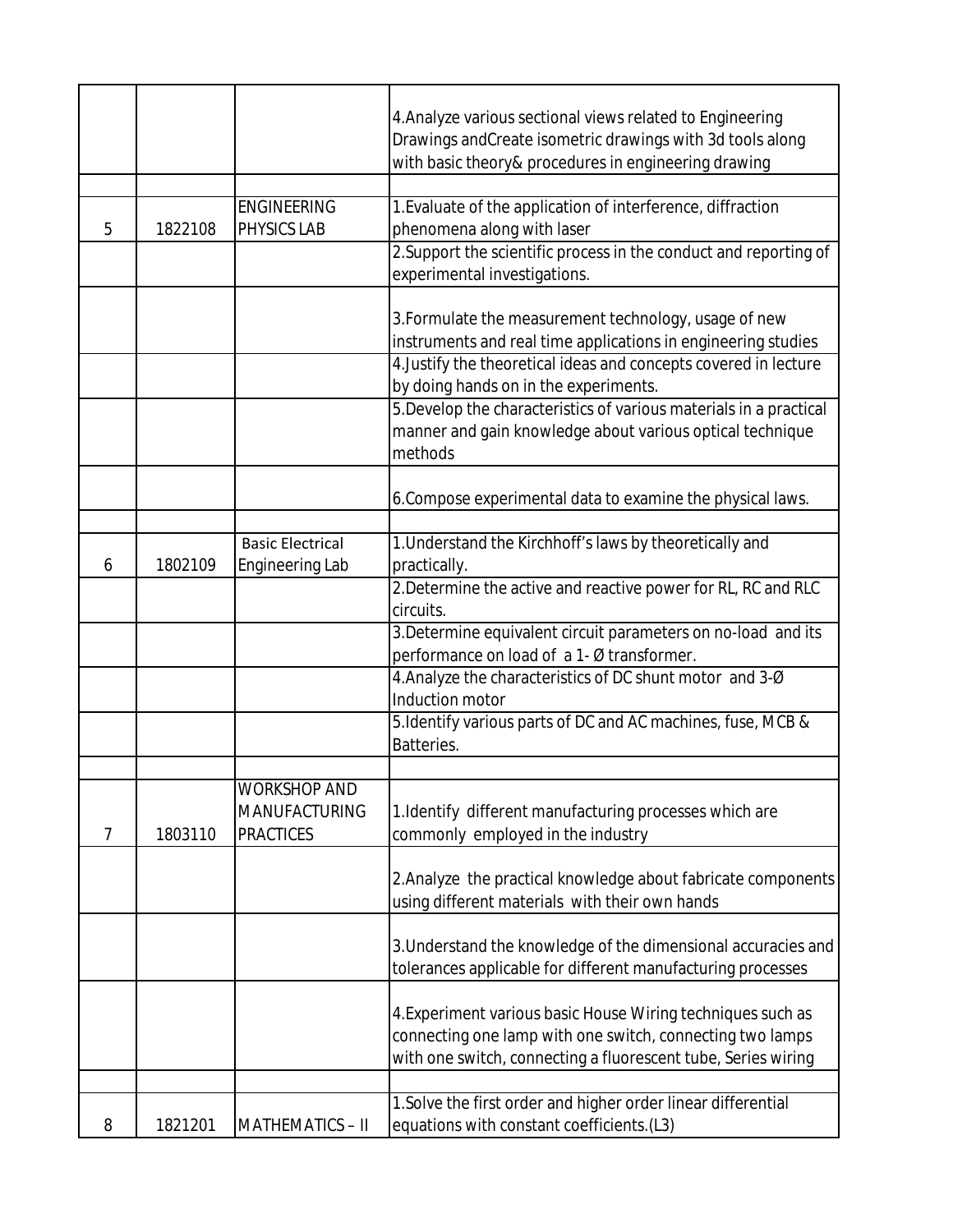|    |         |                    | 2. Apply Laplace Transforms in engineering problems. (L3)         |
|----|---------|--------------------|-------------------------------------------------------------------|
|    |         |                    | 3. Evaluate multiple integrals. (L5)                              |
|    |         |                    | 4. Understand Vector Calculus concepts and analyze their          |
|    |         |                    | applications in engineering problems. (L4)                        |
|    |         |                    |                                                                   |
|    |         |                    | 1. Analyse microscopic chemistry in terms of atomic and           |
|    |         | <b>ENGINEERING</b> | molecular orbitals and intermolecular forces. Properties of       |
| 9  | 1823207 | <b>CHEMISTRY</b>   | metals, water and thermodynamic considerations.                   |
|    |         |                    | 2. Rationalize periodic properties such as ionization potential,  |
|    |         |                    | electro negativity and oxidation states.                          |
|    |         |                    | 3. Distinguish the ranges of the electromagnetic spectrum used    |
|    |         |                    | for exciting different molecular energy levels in various         |
|    |         |                    | spectroscopic techniques.                                         |
|    |         |                    | 4. Remember the major chemical reactions that are used in the     |
|    |         |                    | synthesis and streochemistry of molecules.                        |
|    |         |                    |                                                                   |
|    |         |                    | 1. Describe the classification of words, sentences and their      |
| 10 | 1824203 | English            | usages in sentences.                                              |
|    |         |                    | 2. Understand the difference between spoken and written           |
|    |         |                    | English.                                                          |
|    |         |                    | 3. Analyze the rules in language for changing the form of         |
|    |         |                    | sentences.                                                        |
|    |         |                    | 4. Illustrate the factors that influence grammar and vocabulary   |
|    |         |                    | in speaking and writing                                           |
|    |         |                    |                                                                   |
|    |         |                    | 5. Classify the parts of speech, tenses and sentence structures   |
|    |         |                    |                                                                   |
|    |         |                    |                                                                   |
|    |         |                    | PROGRAMMING FOR 1. Understand the basics of computer system and C |
| 11 | 1805204 | PROBLEM SOLVING    | programming.                                                      |
|    |         |                    | 2. Analyze a given problem and develop an algorithm to solve      |
|    |         |                    | the problem.                                                      |
|    |         |                    | 3. Apply proper branching and loop constructs to solve a          |
|    |         |                    | complex problem                                                   |
|    |         |                    | 4. Understand the concepts of arrays and strings to solve real    |
|    |         |                    | time applications                                                 |
|    |         |                    | 5. Apply modular approaches for solving complex problems          |
|    |         |                    | 6. Illustrate memory optimization for solving real world          |
|    |         |                    | problems using structures and Unions                              |
|    |         |                    |                                                                   |
|    |         |                    |                                                                   |
|    |         |                    | 1. Estimate rate constants of reactions from concentration of     |
| 12 | 1823207 | Chemistry Lab      | reactants/products as afunction of time.                          |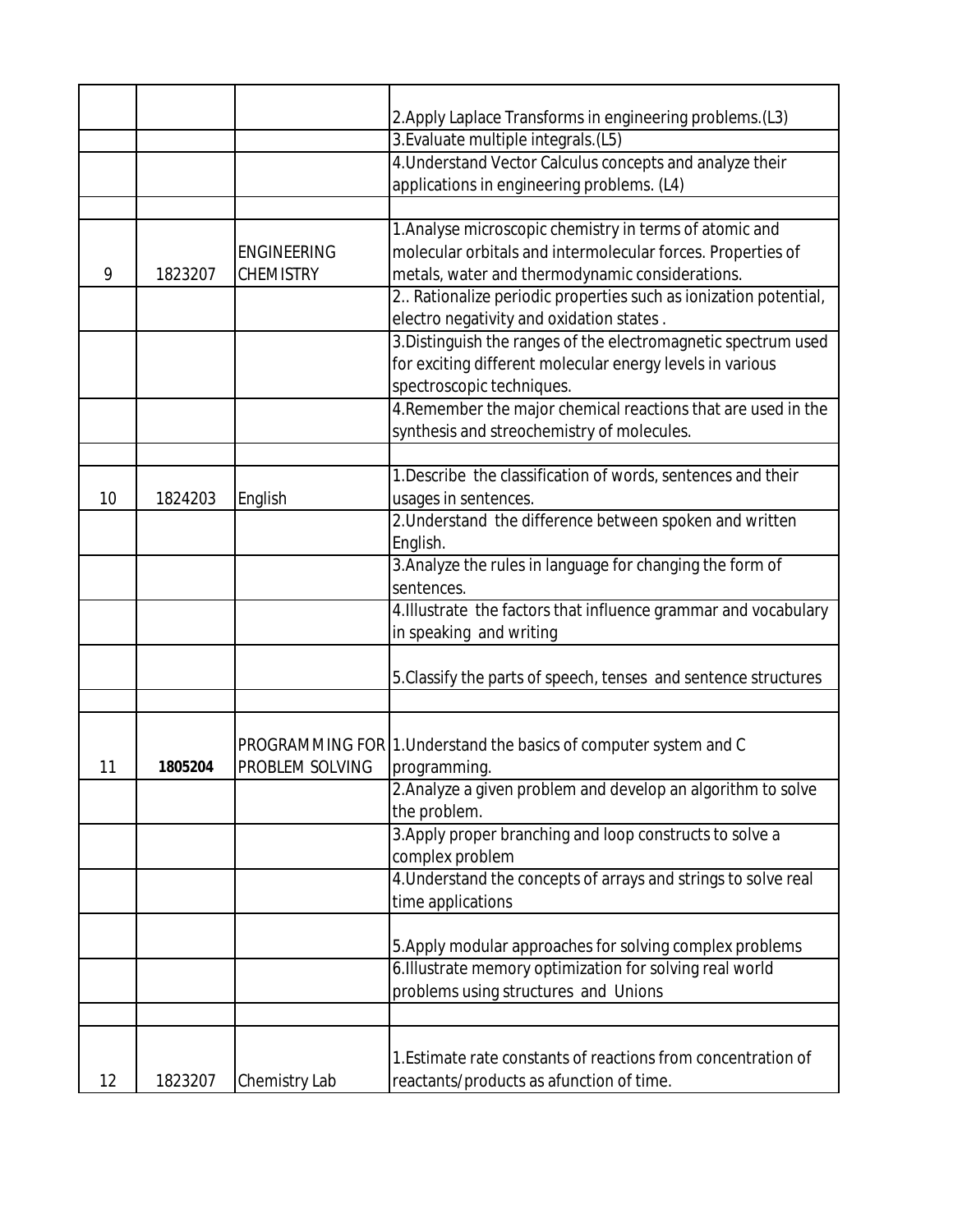|    |         |                                       | 2. Measure molecular/system properties such as surface                         |
|----|---------|---------------------------------------|--------------------------------------------------------------------------------|
|    |         |                                       | tension, viscosity, conductance of solutions, redox potentials,                |
|    |         |                                       | chloride content of water, etc.                                                |
|    |         |                                       |                                                                                |
|    |         |                                       | 3. Synthesize a small drug molecule and analyse a salt sample.                 |
|    |         |                                       |                                                                                |
|    |         | PROGRAMMING FOR                       |                                                                                |
|    |         | PROBLEM SOLVING                       |                                                                                |
| 13 | 1805208 | LAB                                   | 1. Analyze given problem and develop an algorithm                              |
|    |         |                                       | 2. Implement Code and debug programs in C language using                       |
|    |         |                                       | various constructs                                                             |
|    |         |                                       | 3. Choose proper C language constructs to solve complex                        |
|    |         |                                       | problems.                                                                      |
|    |         |                                       | memory utilization                                                             |
|    |         |                                       |                                                                                |
|    |         |                                       |                                                                                |
|    |         |                                       |                                                                                |
|    |         | English Language<br>and Communication |                                                                                |
| 14 | 1824209 | Skills Lab                            |                                                                                |
|    |         |                                       | 1. Describe objects, places and persons.                                       |
|    |         |                                       | 2. Understand the listening process and answer the questions<br>related to it. |
|    |         |                                       |                                                                                |
|    |         |                                       | 3. Analyze phonetics with examples                                             |
|    |         |                                       | 4. Illustrate different modes of communication skills                          |
|    |         |                                       | 5. Classify LSRW skills                                                        |
|    |         |                                       |                                                                                |
| 15 | 18994M1 | <b>SCIENCE</b>                        | developmental activities towards the society.                                  |
|    |         |                                       | 2. Summarize the interconnection of human dependence on this                   |
|    |         |                                       | ecosystem.                                                                     |
|    |         |                                       | 3. Solve environmental problems by gaining a higher level of                   |
|    |         |                                       | knowledge and personal involvement.                                            |
|    |         |                                       | 4. Outline the impact of developmental activities on                           |
|    |         |                                       | environment and proper utilization of natural resources.                       |
|    |         |                                       |                                                                                |
|    |         | <b>BASICS OF</b>                      |                                                                                |
|    |         | <b>ELECTRONICS</b>                    | 1. Understand the operation of various Diodes and their                        |
| 16 | 1804302 | <b>ENGINEEING</b>                     | applications                                                                   |
|    |         |                                       | 2. Explain the operation of transistor circuits under different                |
|    |         |                                       | configurations                                                                 |
|    |         |                                       | 3. Analyze the performance of feedback amplifiers                              |
|    |         |                                       | 4. Illustrate the architecture of Microprocessor and                           |
|    |         |                                       | Microcontroller                                                                |
|    |         |                                       |                                                                                |
|    |         |                                       | 1. Understand the variety of abstract data types and data                      |
| 17 | 1805303 | <b>DATA STRUCTURES</b>                | structures.                                                                    |
|    |         |                                       |                                                                                |
|    |         |                                       | 2. Analyze data structures such as linked list, Stacks and Queues.             |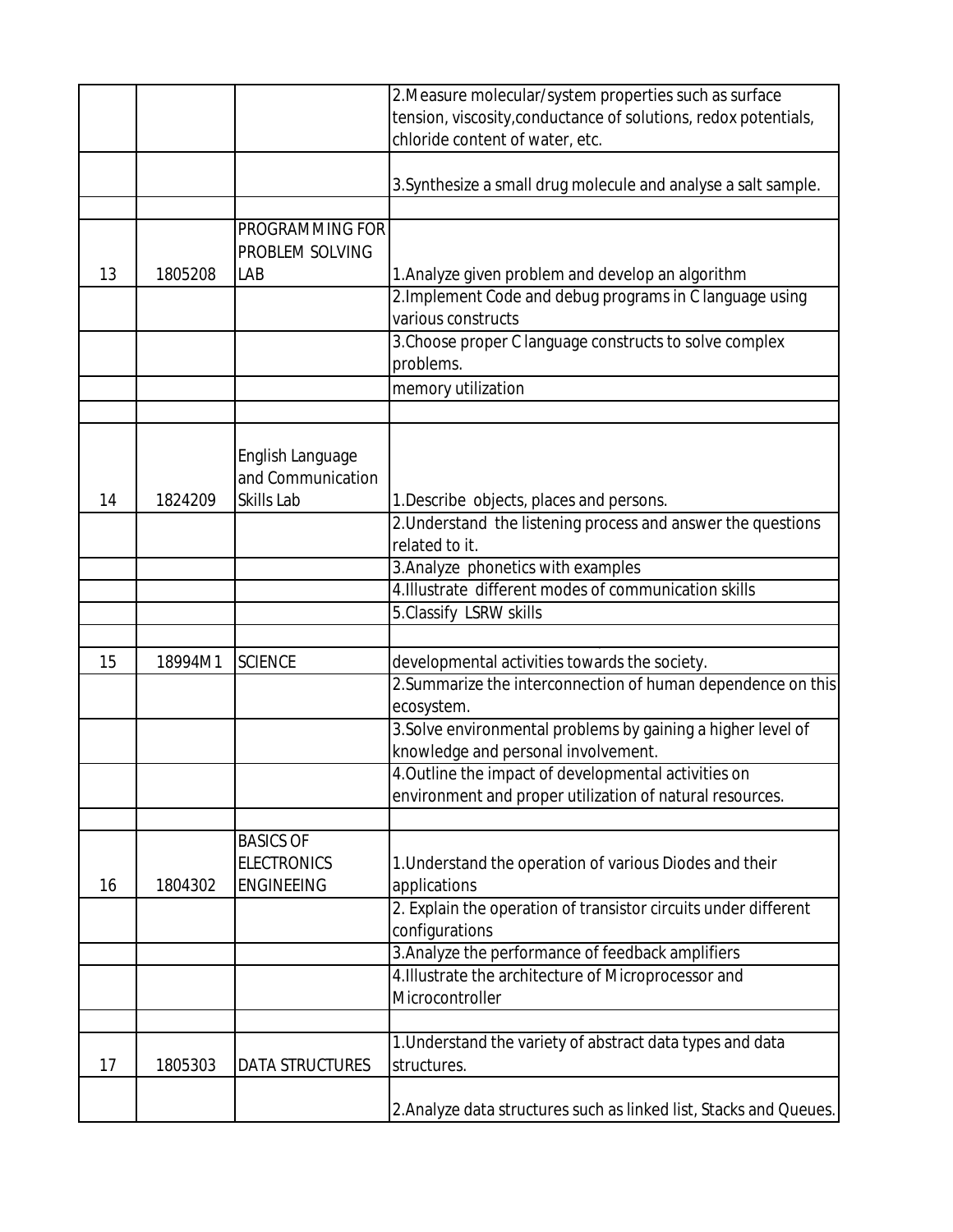|    |         |                                       | 3. Apply and analyze tree traversal algorithms and graph                                                                   |
|----|---------|---------------------------------------|----------------------------------------------------------------------------------------------------------------------------|
|    |         |                                       | traversal algorithms.                                                                                                      |
|    |         |                                       | 4. Organize data in order using various sorting algorithms.                                                                |
|    |         |                                       | 5. Organize data in order using various sorting algorithms.                                                                |
|    |         |                                       |                                                                                                                            |
| 18 | 1805304 | <b>DISCRETE</b><br><b>MATHEMATICS</b> | 1. Demonstrate knowledge on mathematical logic and Analyze<br>truth tables, normal forms, implications, rules of inference |
|    |         |                                       | 2. Understand the basic principles of mathematical objects such<br>as sets, relations                                      |
|    |         |                                       | 3. Apply basic counting techniques to solve combinatorial                                                                  |
|    |         |                                       | problems.                                                                                                                  |
|    |         |                                       | 4. Able to solve recurrence relations.                                                                                     |
|    |         |                                       |                                                                                                                            |
|    |         |                                       | 5. Demonstrate different traversal methods for trees and graphs                                                            |
|    |         | <b>DIGITAL LOGIC</b>                  |                                                                                                                            |
| 19 | 1805305 | <b>DESIGN</b>                         | 1. Recall Binary Number systems                                                                                            |
|    |         |                                       | 2. Understand Boolean algebra and apply to the Boolean                                                                     |
|    |         |                                       | functions.                                                                                                                 |
|    |         |                                       | 3. Apply different optimization techniques to construct effective                                                          |
|    |         |                                       | logic circuit.                                                                                                             |
|    |         |                                       | 4. Model combinational and sequential circuits.                                                                            |
|    |         |                                       |                                                                                                                            |
|    |         |                                       | 5. Illustrating different registers, counters, Memory Concepts.                                                            |
|    |         |                                       |                                                                                                                            |
|    |         | <b>PYTHON</b>                         | 1. Demonstrate and acquire knowledge on usage of Data types,<br>operators, input and output statements in python           |
| 14 | 1805306 | PROGRAMMING                           | programming.                                                                                                               |
|    |         |                                       | 2. Analyze the given problem and develop python program to                                                                 |
|    |         |                                       | solve the problem                                                                                                          |
|    |         |                                       | 3. Able to use proper iterative statements in problem solving                                                              |
|    |         |                                       |                                                                                                                            |
|    |         |                                       | 4. Identify the right sequence to solve the real-world problems                                                            |
|    |         |                                       | 5. Apply object-oriented features to solve real time applications                                                          |
|    |         |                                       |                                                                                                                            |
|    |         |                                       |                                                                                                                            |
|    |         | MANAGERIAL                            |                                                                                                                            |
|    |         | <b>ECONOMICS AND</b>                  | 1. Acquire knowledge in principles and concepts of Managerial                                                              |
| 15 | 1825307 | <b>FINANCIAL ANALYSIS</b>             | Economics and Accountancy                                                                                                  |
|    |         |                                       | 2. Understand the Economic theories i.e., Demand, Production,                                                              |
|    |         |                                       | Cost, Markets and Price.                                                                                                   |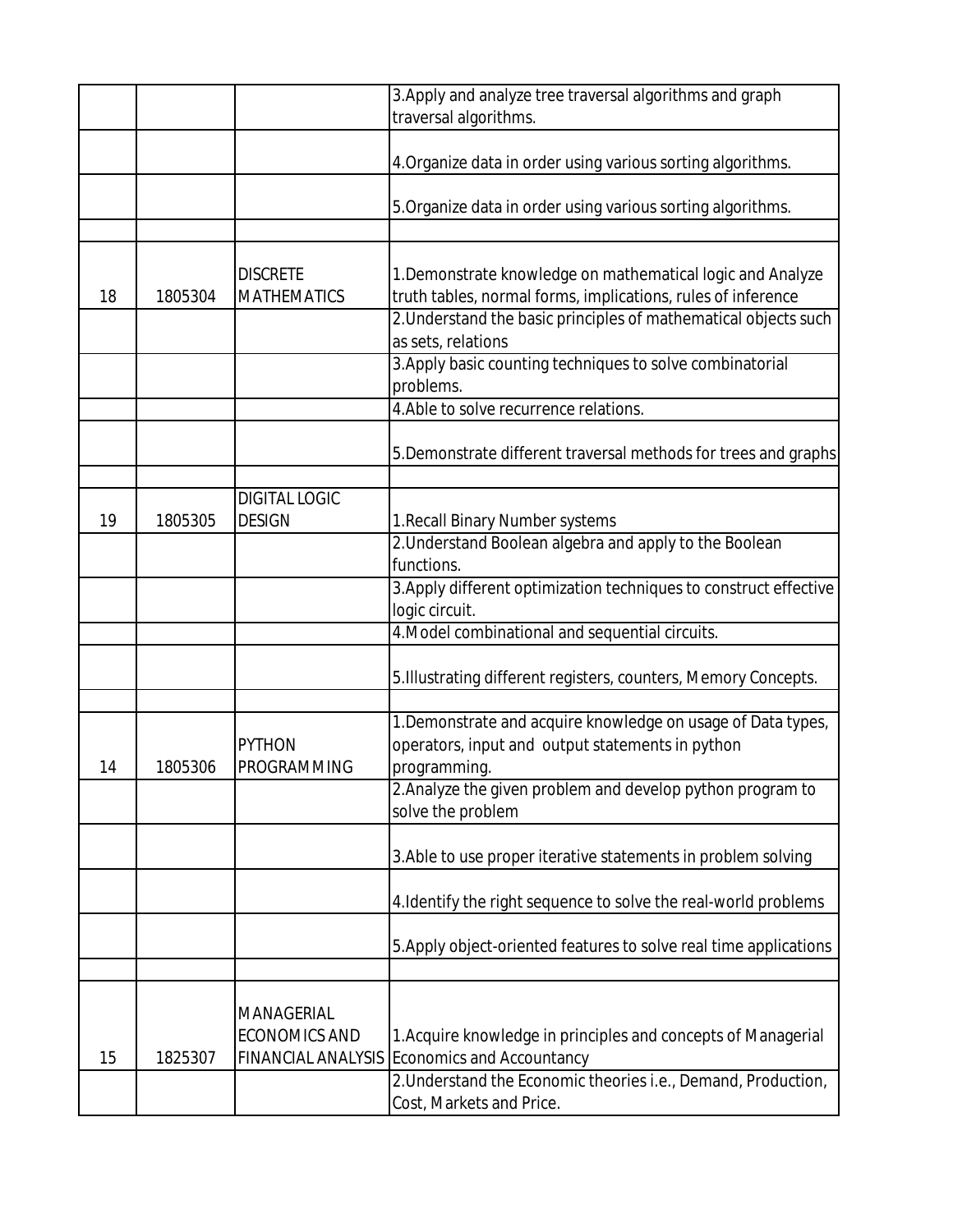|    |         |                          | 3. Describe different types of Markets and competition, forms             |
|----|---------|--------------------------|---------------------------------------------------------------------------|
|    |         |                          | of organization and Methods of Pricing.                                   |
|    |         |                          | 4. Examine the profitability of various Projects.                         |
|    |         |                          | 5. Utilize tools and techniques to analyze and interpret the key          |
|    |         |                          | parameters of financial performance.                                      |
|    |         |                          |                                                                           |
|    |         |                          |                                                                           |
|    |         | <b>BASIC ELECTRONICS</b> |                                                                           |
| 16 | 1804308 | <b>ENGINEERING LAB</b>   | 1. Verify the Characteristics of diodes, transistors.                     |
|    |         |                          | 2. Demonstrate the applications of diodes.                                |
|    |         |                          | 3. Examine the operation of oscillators.                                  |
|    |         |                          |                                                                           |
|    |         | <b>DATA STRUCTURES</b>   | 1. Understand and implement stack ADT, queue ADT and linked               |
| 17 | 1805309 | LAB                      | list.                                                                     |
|    |         |                          | 2. Able to understand and implement tree traversal algorithms             |
|    |         |                          | and graph traversal algorithms.                                           |
|    |         |                          | 3. Able to implement various sorting algorithms.                          |
|    |         |                          | 4. Analyze and implement searching techniques.                            |
|    |         |                          |                                                                           |
|    |         |                          |                                                                           |
|    |         | <b>PYTHON</b>            |                                                                           |
| 18 | 1805310 |                          | PROGRAMMING LAB 1. Understand and solve the basics of python programming. |
|    |         |                          | 2. Learn and Implement iterative as well as recursive programs            |
|    |         |                          | in python                                                                 |
|    |         |                          | 3. Able to represent heterogeneous data with right sequence in            |
|    |         |                          | python                                                                    |
|    |         |                          |                                                                           |
|    |         |                          | 4. Develop Programs using object-oriented features in python              |
|    |         |                          |                                                                           |
|    |         | Probability &            |                                                                           |
| 19 | 1805402 | <b>Statistics</b>        | 1. Understand the concepts of Probability. (L2)                           |
|    |         |                          | 2. Interpret the properties of probability distributions and their        |
|    |         |                          | applications. (L3)                                                        |
|    |         |                          | 3. Analyze the problems of engineering and industry using the             |
|    |         |                          | techniques of testing of hypothesis for large and small                   |
|    |         |                          | samples.(L4)                                                              |
|    |         |                          | 4. Apply statistical quality control and draw appropriate                 |
|    |         |                          | inferences for engineering problems.(L3)                                  |
|    |         |                          |                                                                           |
|    |         | Computer                 | 1. Understand the organization of the control unit, Arithmetic            |
| 20 | 1805403 | Organization             | unit, Logical unit, Memory unit and the I/O unit.                         |
|    |         |                          | 2. Ability to analyze memory and I/O devices effectively and to           |
|    |         |                          | explore the hardware requirements for cache memory ad                     |
|    |         |                          | virtual memory.                                                           |
|    |         |                          | 3. Recall arithmetic operations of binary number system.                  |
|    |         |                          |                                                                           |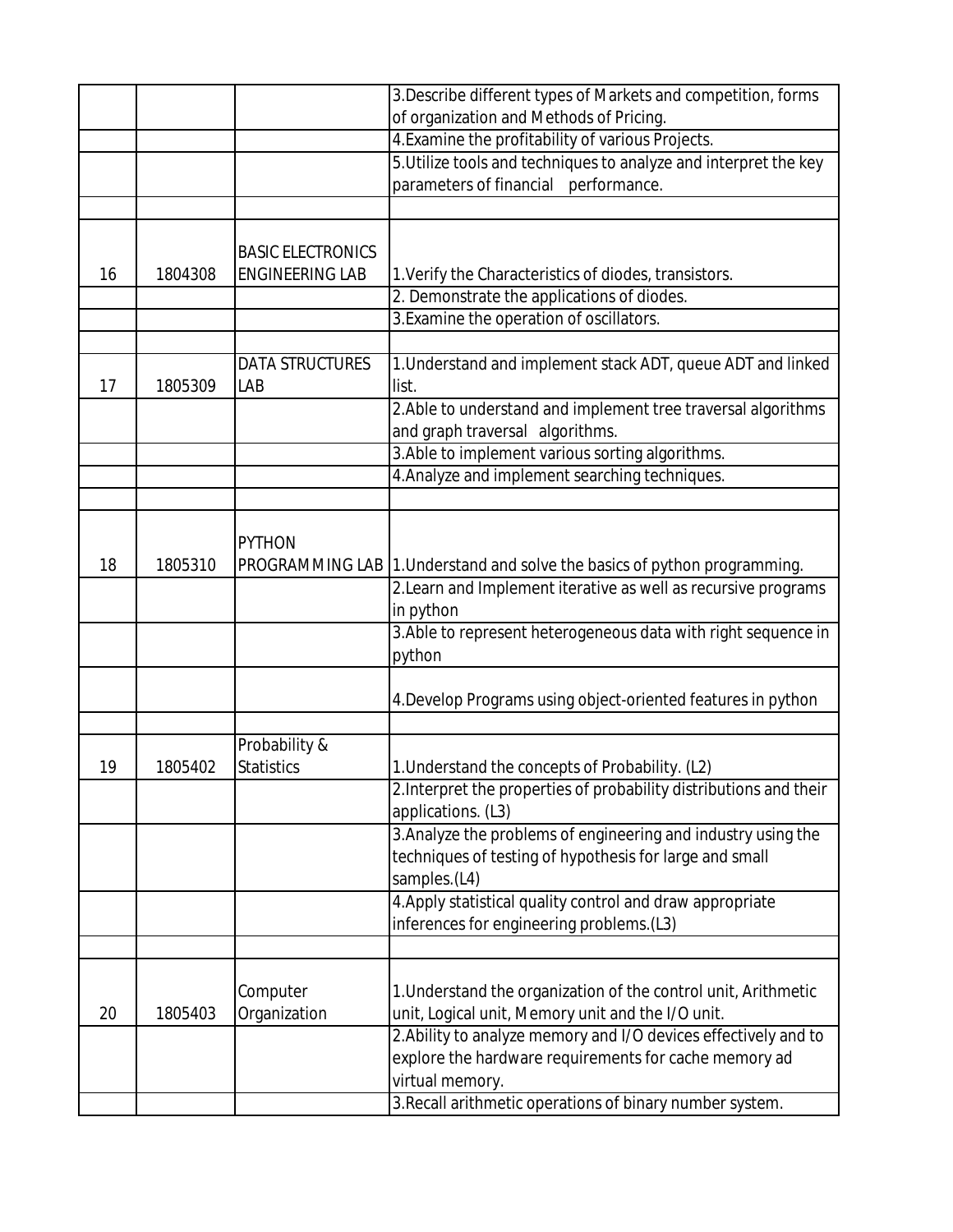|    |         |                                         | 4. Illustrate the concept of pipelining and multiprocessors.                            |
|----|---------|-----------------------------------------|-----------------------------------------------------------------------------------------|
|    |         |                                         | 5. Ability to understand the concept of I/O organization.                               |
|    |         |                                         |                                                                                         |
| 21 | 1805404 | <b>Operating Systems</b>                | 1. Understand the basic concepts of operating system and its<br>services                |
|    |         |                                         | 2. Analyze the process scheduling algorithms and process<br>synchronization mechanisms. |
|    |         |                                         | 3. Analyze the various memory management schemes.                                       |
|    |         |                                         | 4. Understand the ways to deal with deadlocks and concepts                              |
|    |         |                                         | related to file systems                                                                 |
|    |         |                                         | 5. Analyze the protection and security mechanisms.                                      |
|    |         |                                         |                                                                                         |
| 22 | 1805405 | Design and Analysis<br>of Algorithms    | 1. Prove the correctness and analyze space and time complexity<br>of an algorithm.      |
|    |         |                                         | 2. Apply the algorithms to solve the problems                                           |
|    |         |                                         | 3. Understand different algorithm design strategies and apply to                        |
|    |         |                                         | real time problems.                                                                     |
|    |         |                                         | 4. know the limitations of various design strategies.                                   |
|    |         |                                         |                                                                                         |
| 23 | 1805406 | Java Programming                        | 1. Able to understand the use of OOPs concepts.                                         |
|    |         |                                         | 2. Solve real world problems using OOP techniques.                                      |
|    |         |                                         | 3. Understand the use of abstraction.                                                   |
|    |         |                                         |                                                                                         |
|    |         |                                         | 4. Able to understand the use of Packages and Interface in java.                        |
|    |         |                                         | 5. Able to develop and understand exception handling,                                   |
|    |         |                                         | multithreaded applications with synchronization.                                        |
|    |         |                                         | 6. Design GUI based applications and develops applets for web                           |
|    |         |                                         | applications.                                                                           |
|    |         |                                         |                                                                                         |
|    |         | <b>Formal Languages</b><br>and Automata |                                                                                         |
| 24 | 1825407 | Theory                                  | 1. Demonstrate knowledge on Formal languages and automata                               |
|    |         |                                         | 2. Analyze the classification of languages, automata's and their                        |
|    |         |                                         | computing power.                                                                        |
|    |         |                                         | 3. Design grammars and automata (recognizers) for regular                               |
|    |         |                                         | expressions and formal languages.                                                       |
|    |         |                                         | 4.solve to the computational problems using Push Down                                   |
|    |         |                                         | automata                                                                                |
|    |         |                                         | 5. Apply Turing Machine to solve computational problems                                 |
|    |         |                                         |                                                                                         |
|    |         |                                         | 1. Implement the basic principles of Object Oriented                                    |
|    |         | Java Programming                        | Programming which includes inheritance, polymorphism,                                   |
| 26 | 1805408 | lab                                     | encapsulation and abstraction.                                                          |
|    |         |                                         |                                                                                         |